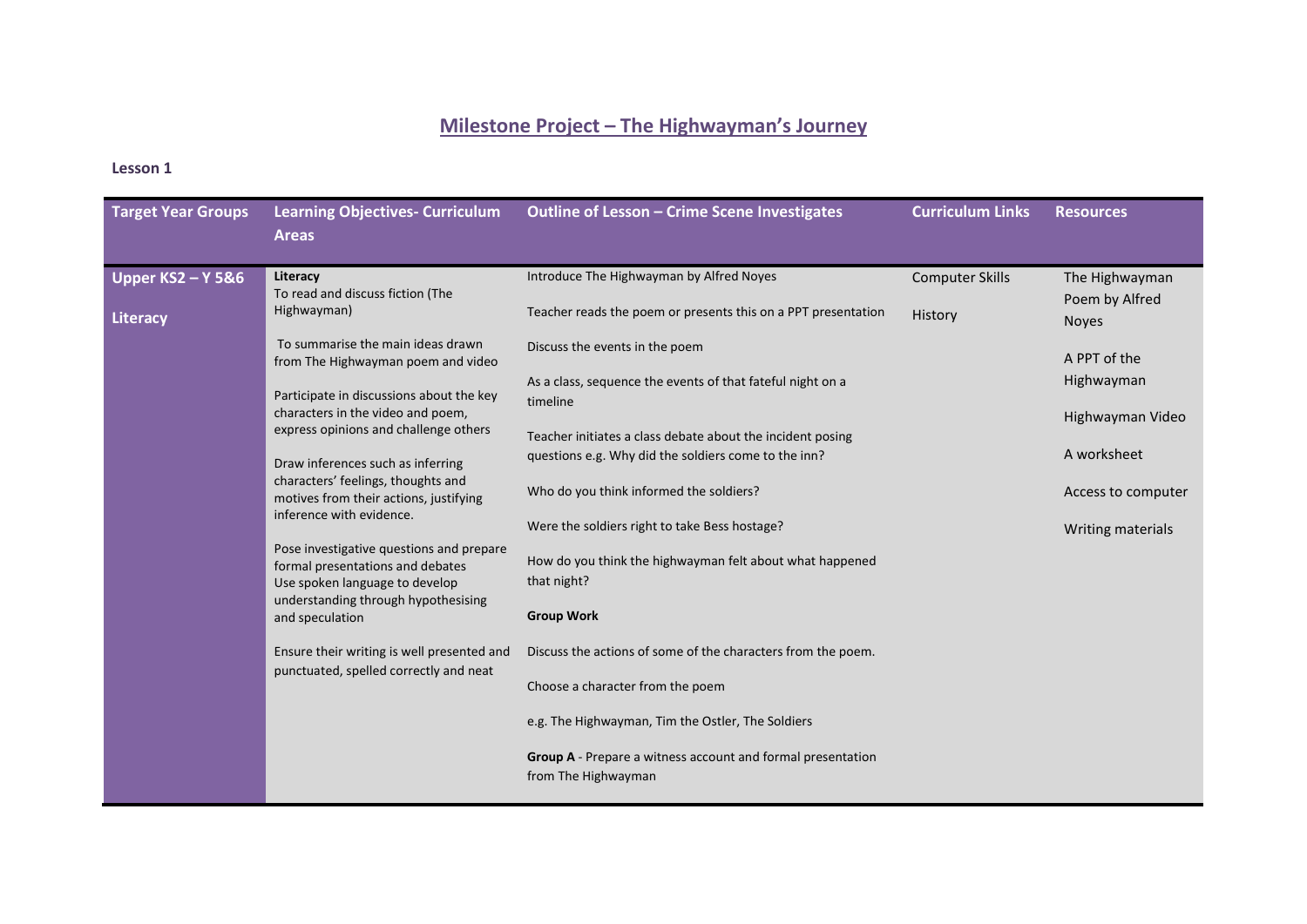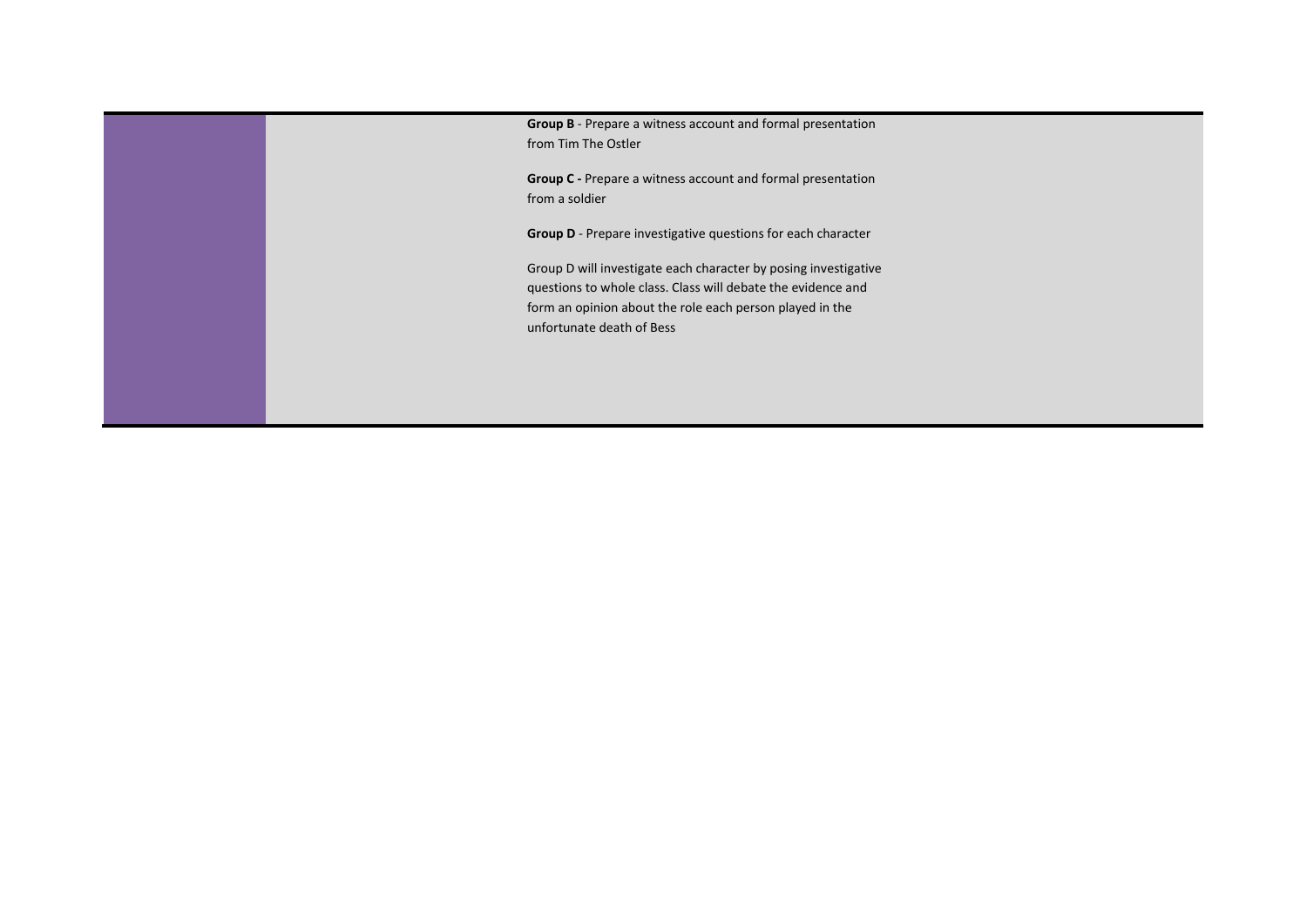# **Lesson 2-4**

| <b>Target Year Groups</b>  | <b>Learning Objectives-</b><br><b>Curriculum Areas</b>                       | Outline of Lesson -<br><b>Finding Your Way Then &amp;</b><br><b>Now</b>                                                                   | <b>Curriculum Links</b>         | <b>Resources</b>                                               |
|----------------------------|------------------------------------------------------------------------------|-------------------------------------------------------------------------------------------------------------------------------------------|---------------------------------|----------------------------------------------------------------|
| <b>Geography / History</b> | Geography Identify and describe                                              | Teacher introduces the                                                                                                                    |                                 |                                                                |
| Years 5/6                  | how the physical features affect<br>the human activity within a<br>location. | Highwayman video to whole class.<br>Class watch video once and discuss                                                                    | Drama / Literacy                | Highwayman Video                                               |
|                            | Use a range of geographical<br>resources to give detailed                    | general differences between life<br>then and now.                                                                                         | ICT / Comp Tech<br><b>Maths</b> | <b>Flipchart or IWB</b><br><b>Access to Computer</b>           |
|                            | descriptions and opinions of the<br>characteristic features of a             | Teacher notes these on a flip chart<br>or interactive whiteboard dividing                                                                 | <b>Outdoor learning</b>         | <b>Access to outdoors</b>                                      |
|                            | location.                                                                    | it into two columns Then and Now.<br>Teacher explains that life was very                                                                  |                                 | Maps of local area from modern<br>day and 17th or 18th Century |
|                            | History Use sources of evidence to<br>deduce information about the past.     | different in the times of<br>highwaymen and travel took much                                                                              |                                 | <b>Chalk</b>                                                   |
|                            | Select suitable sources of<br>evidence, giving reasons for                   | longer than modern times. Class<br>discuss how people travelled then<br>and now. Class consider why                                       |                                 | Paper                                                          |
|                            | choices.                                                                     | people might have travelled in the                                                                                                        |                                 | Clipboard                                                      |
|                            | Understand the concepts of<br>continuity and change over time,               | times of Highwaymen e.g. to trade,<br>to visit family                                                                                     |                                 | Pencils / pens                                                 |
|                            | representing them, along with<br>evidence, on a time line.                   | Teacher informs class that they are<br>going to watch the video again (or<br>clips of it)                                                 |                                 |                                                                |
|                            |                                                                              | Teacher asks students to listen to<br>the highwayman describe the<br>journey that he has taken and note<br>on a worksheet or in geography |                                 |                                                                |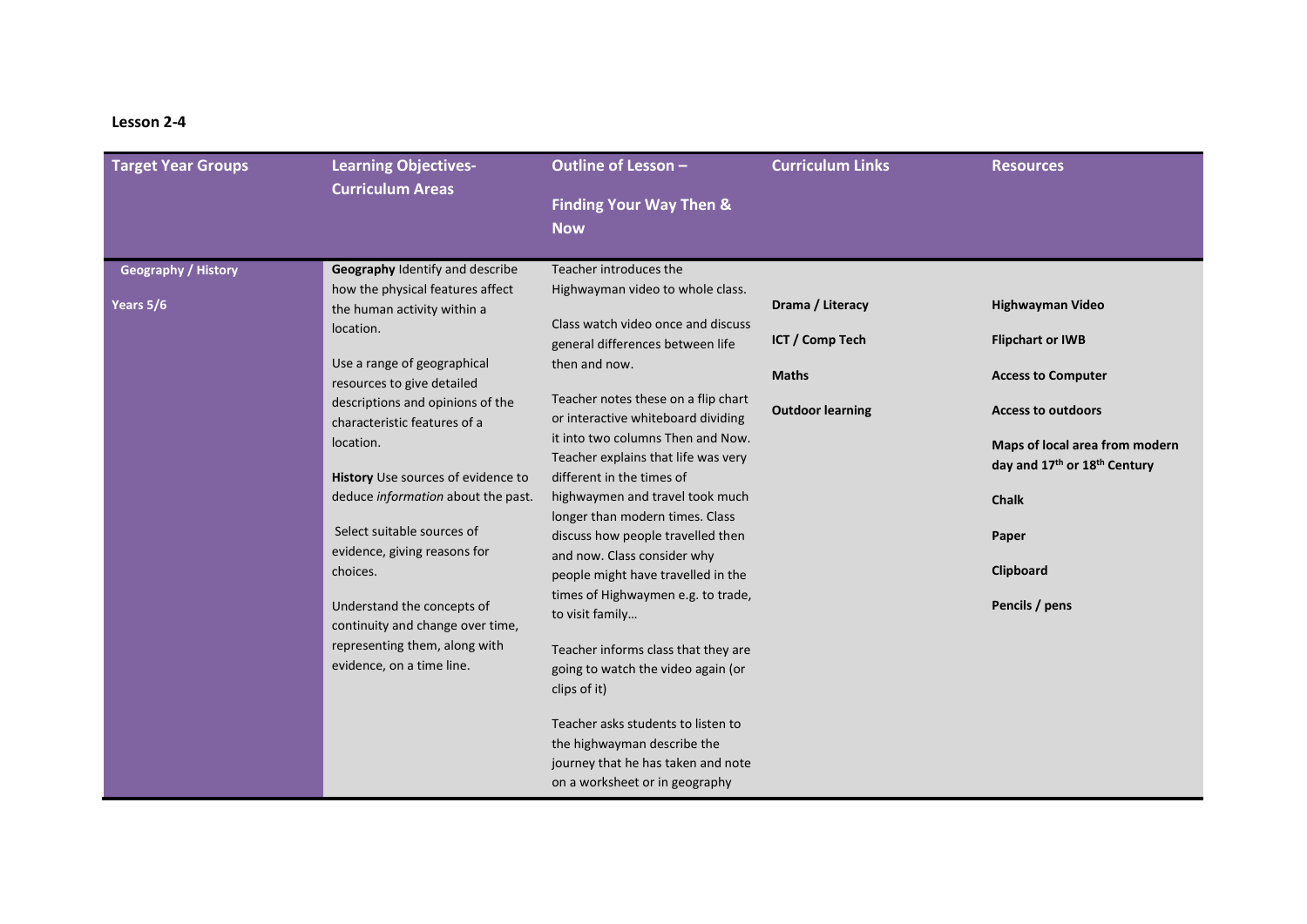topic books, the methods he uses to plan his route and identify his location e.g. he mentions land markings, distances travelled(measurements in statute miles) parish boundary markers, guide posts in the wild places Class discuss their findings.

Teacher asks students to consider ways that we identify our routes in modern day.

What has replaced guide posts, way markers, distance travelled. Teacher also explains that way markers are still used even though they may be modern. Also, that there are ancient way markers across the UK which are recorded on the Milestone Society website

### **Group A**

Students are given a modern day map of the area covered by the highwayman and compare this to an old map of the area comparing and describing the differences in physical features.

Students discuss place names and possible changes in activity e.g. farm land may now be a housing estate or shopping precinct…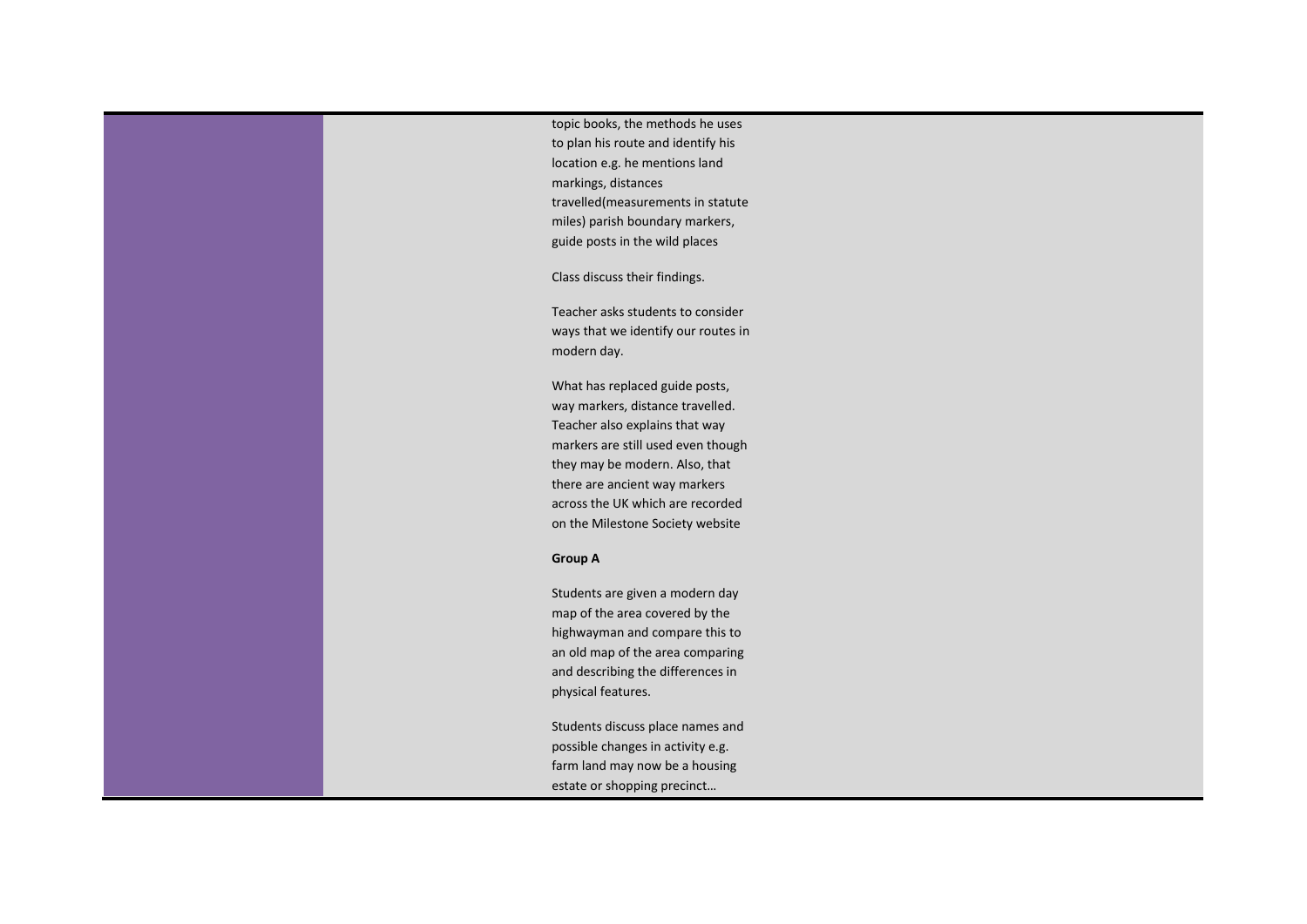Students record their findings on a worksheet.

**Group B** Students discuss the importance of way markers. What did they look like? Students use a computer to investigate way markers. Create a PPT of way markers around the country or globe. Identify what each one may be marking e.g. distance to a place, directions to a place.. Explore ways of giving directions using our own verbal way markers e.g. turn left at the tree. Present PPT to class explaining their findings.

**Group C** Outdoor Activity – Students work in pairs to give directions to partner.

Student A uses natural resources and possibly chalk to mark the route they would like their partner to take, leaving clues to make sure they follow the direction.

Students swap over.

Discuss the activity and consider what could be done to make the journey more straightforward including use of way markers.

Students return to class and create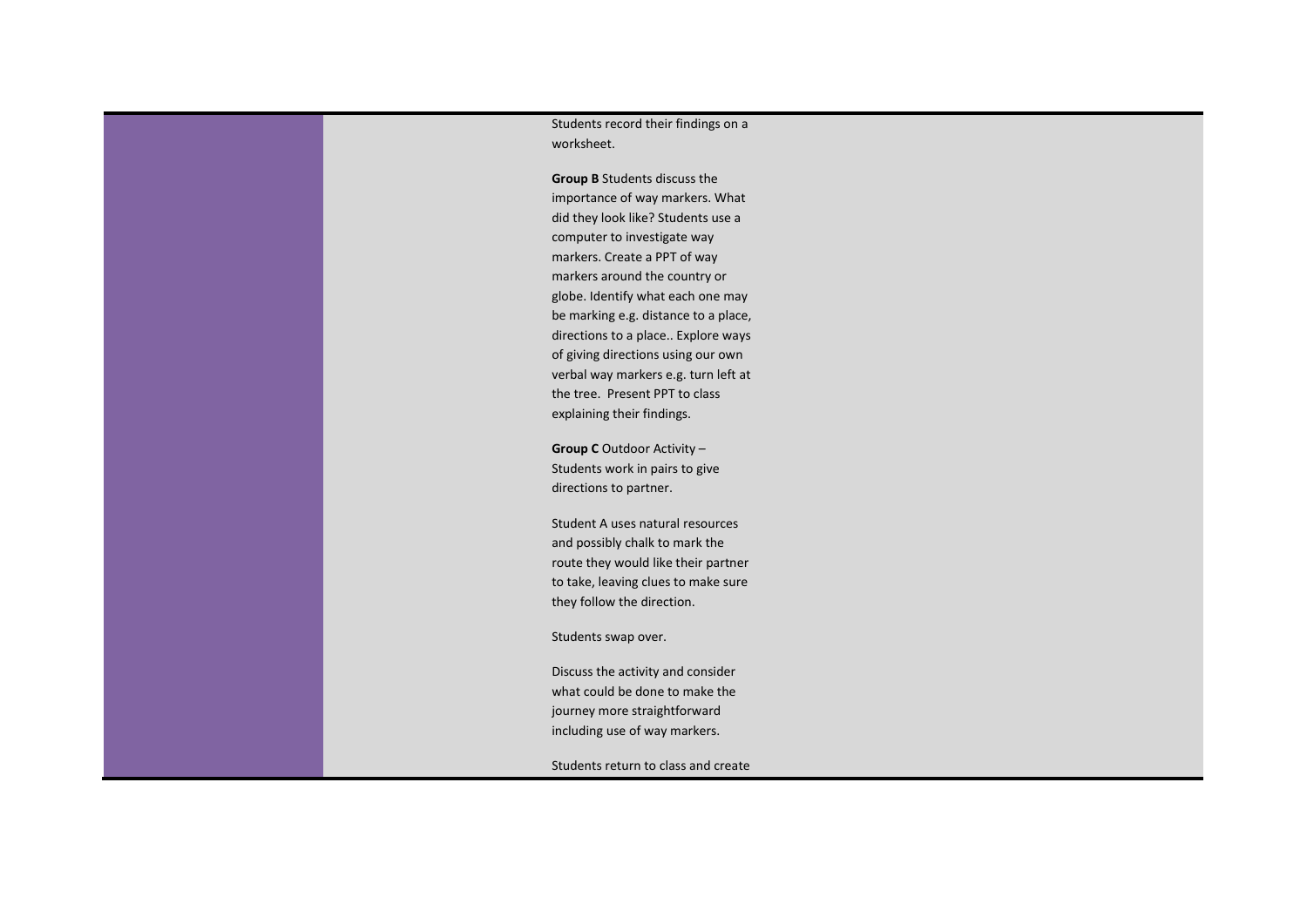| a map of their journey. |
|-------------------------|
|                         |
|                         |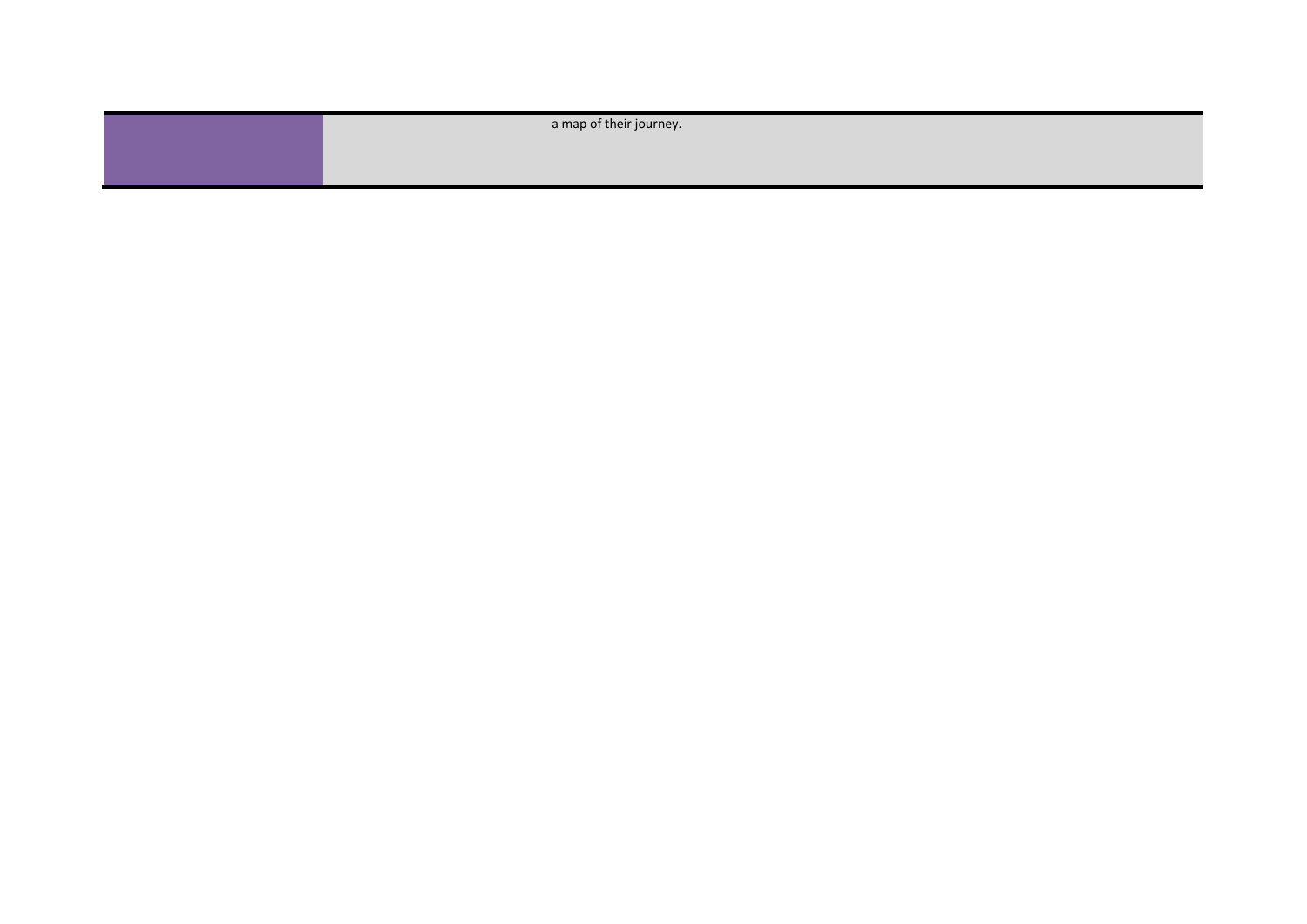## **Lessons 5 -6**

| <b>Target Year Groups</b>      | <b>Learning Objectives-</b><br><b>Curriculum Areas</b>              | Outline of Lesson -                                               | <b>Curriculum Links</b> | <b>Resources</b>            |
|--------------------------------|---------------------------------------------------------------------|-------------------------------------------------------------------|-------------------------|-----------------------------|
|                                |                                                                     | <b>Show Me The Way</b>                                            |                         |                             |
| <b>Art</b>                     | Art                                                                 | Teacher reminds the class about                                   | History                 | PPT Images of milestones    |
| <b>Design &amp; Technology</b> | Develop and imaginatively extend                                    | the journeys of the highwaymen in<br>the poem and also the video. |                         | made of different materials |
|                                | ideas from starting points                                          |                                                                   |                         | Age appropriate tools for   |
| Y5/6                           | throughout the curriculum.                                          | Class discuss how people travelled                                |                         | cutting, sticking, carving  |
|                                | Use the qualities of materials to                                   | during this period in History.                                    |                         | Planning sheet              |
|                                | enhance ideas.                                                      | Class discuss the importance of                                   |                         |                             |
|                                |                                                                     | way markers and sign posts and                                    |                         | Waymarker outdoor           |
|                                | Sculpture - Use tools to carve and                                  | look at a powerpoint of different                                 |                         | durability record sheet     |
|                                | add shapes, texture and pattern.<br>Combine visual and tactile      | ones around the country.                                          |                         |                             |
|                                | qualities.                                                          | Class play a game trying to work                                  |                         |                             |
|                                |                                                                     | out what each milestone on the                                    |                         |                             |
|                                | Use frameworks (such as wire or<br>moulds) to provide stability and | PPT represents.                                                   |                         |                             |
|                                | form.                                                               | Class discuss the materials used in                               |                         |                             |
|                                |                                                                     | different markers identifying                                     |                         |                             |
|                                | Design & Technology                                                 | materials such as stones, wood,                                   |                         |                             |
|                                | Cut materials with precision and                                    | cast iron                                                         |                         |                             |
|                                | refine the finish with appropriate                                  | Class also establish that the                                     |                         |                             |
|                                | tools (such as sanding wood after                                   | materials must be durable to                                      |                         |                             |
|                                | cutting or a more precise scissor                                   | survive the elements and also be                                  |                         |                             |
|                                | cut after roughly cutting out a                                     | solid shapes and bright to be seen                                |                         |                             |
|                                | shape).                                                             | by travellers.                                                    |                         |                             |
|                                | Show an understanding of the                                        | Teacher explains that the class are                               |                         |                             |
|                                | qualities of materials to choose                                    | going to design a local way marker                                |                         |                             |
|                                | appropriate tools to cut and shape                                  |                                                                   |                         |                             |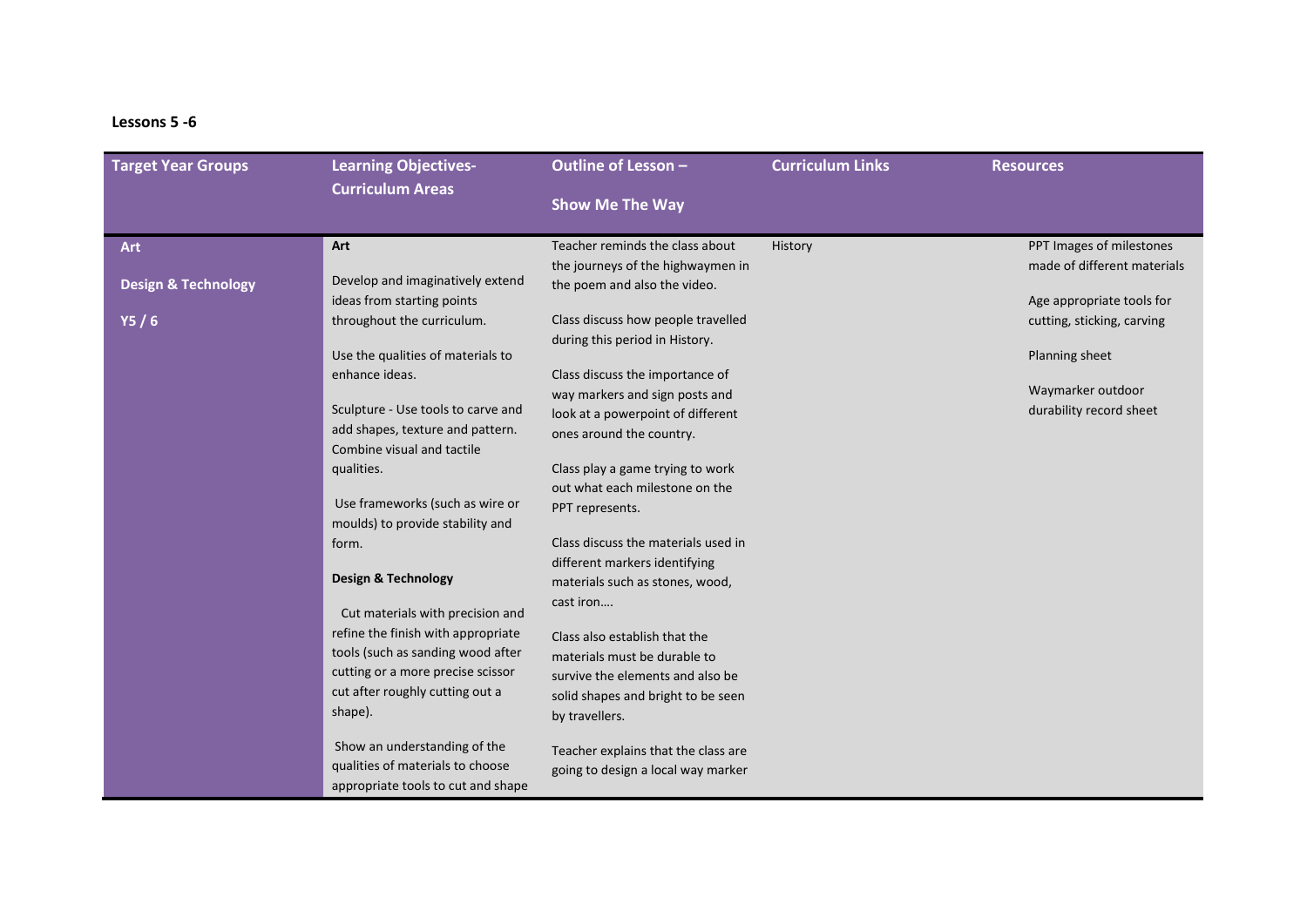| (such as the nature of fabric may                                                                                                                                                                                                                                                                                                                                                                                             | e.g. from school to your home,                                                                                                                                                                                                                                                                                                                                                                                                                                                                                                                                                                                                                  |
|-------------------------------------------------------------------------------------------------------------------------------------------------------------------------------------------------------------------------------------------------------------------------------------------------------------------------------------------------------------------------------------------------------------------------------|-------------------------------------------------------------------------------------------------------------------------------------------------------------------------------------------------------------------------------------------------------------------------------------------------------------------------------------------------------------------------------------------------------------------------------------------------------------------------------------------------------------------------------------------------------------------------------------------------------------------------------------------------|
| require sharper scissors than would                                                                                                                                                                                                                                                                                                                                                                                           | From school to the park                                                                                                                                                                                                                                                                                                                                                                                                                                                                                                                                                                                                                         |
| be used to cut paper).                                                                                                                                                                                                                                                                                                                                                                                                        | Class divides into groups working                                                                                                                                                                                                                                                                                                                                                                                                                                                                                                                                                                                                               |
| Develop a range of practical skills                                                                                                                                                                                                                                                                                                                                                                                           | with different materials to design                                                                                                                                                                                                                                                                                                                                                                                                                                                                                                                                                                                                              |
| to create products (such as cutting,                                                                                                                                                                                                                                                                                                                                                                                          | and make their own way marker.                                                                                                                                                                                                                                                                                                                                                                                                                                                                                                                                                                                                                  |
| drilling and screwing, nailing,                                                                                                                                                                                                                                                                                                                                                                                               | Group A & $B$ – work with clay (                                                                                                                                                                                                                                                                                                                                                                                                                                                                                                                                                                                                                |
| gluing, filling and sanding).                                                                                                                                                                                                                                                                                                                                                                                                 | substitute for stone)                                                                                                                                                                                                                                                                                                                                                                                                                                                                                                                                                                                                                           |
| <b>Science</b><br>Record data and results of<br>increasing complexity using<br>scientific diagrams and labels,<br>classification keys, tables, bar and<br>line graphs, and models. Report<br>findings from enquiries, including<br>oral and written explanations of<br>results, explanations involving<br>causal relationships, and<br>conclusions. Present findings in<br>written form, displays and other<br>presentations. | They must plan and design their<br>idea on paper first discussing this<br>with the teacher and using images<br>of milestones / way markers for<br>reference<br>They must select the correct tools<br>to support their design.<br>Group C & D work with wood<br>They must plan and design their<br>idea on paper first discussing this<br>with the teacher and using images<br>of milestones / way markers for<br>reference<br>They must select the correct tools<br>to support their design.<br>Science - Group test the durability<br>of their way marker outdoors<br>e.g. leave it outside for a week and<br>record its condition at the end. |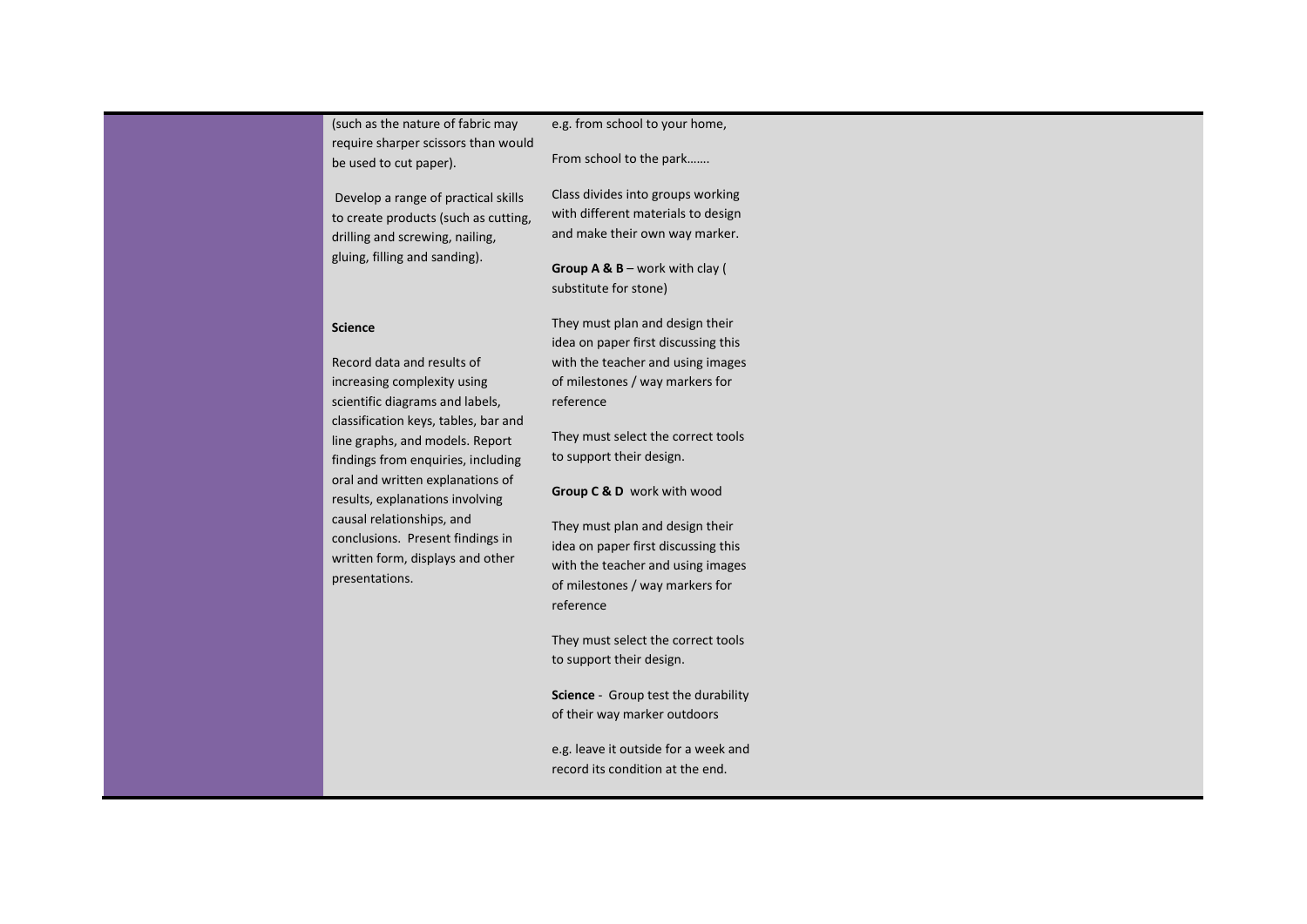| Feedback results to the class.                                                                    |
|---------------------------------------------------------------------------------------------------|
| Discuss results and draw<br>conclusions about the suitability of<br>each material as way markers. |
|                                                                                                   |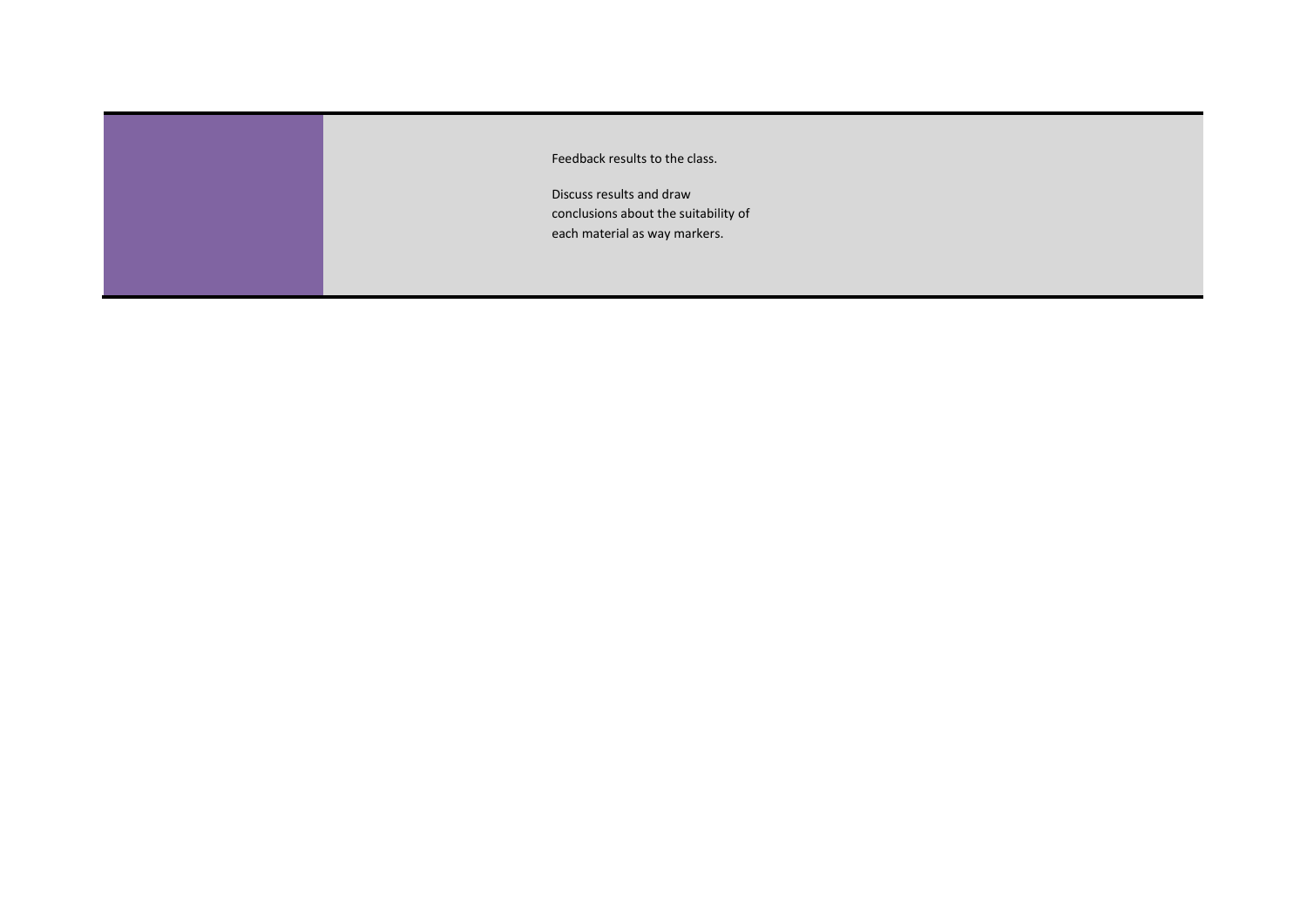## **Lessons 7-8**

| <b>Target Year Groups</b>                               | <b>Learning Objectives-</b>                                                                                                                                                                                                                                                                                                                                                                                                                                                                                                                                                          | Outline of Lesson -                                                                                                                                                                                                                                                                                                                                                                                                                                                                                                                                                                                                                                                                                                                                                         | <b>Curriculum Links</b>                                    | <b>Resources</b> |
|---------------------------------------------------------|--------------------------------------------------------------------------------------------------------------------------------------------------------------------------------------------------------------------------------------------------------------------------------------------------------------------------------------------------------------------------------------------------------------------------------------------------------------------------------------------------------------------------------------------------------------------------------------|-----------------------------------------------------------------------------------------------------------------------------------------------------------------------------------------------------------------------------------------------------------------------------------------------------------------------------------------------------------------------------------------------------------------------------------------------------------------------------------------------------------------------------------------------------------------------------------------------------------------------------------------------------------------------------------------------------------------------------------------------------------------------------|------------------------------------------------------------|------------------|
|                                                         | <b>Curriculum Areas</b>                                                                                                                                                                                                                                                                                                                                                                                                                                                                                                                                                              | <b>Times Change</b>                                                                                                                                                                                                                                                                                                                                                                                                                                                                                                                                                                                                                                                                                                                                                         |                                                            |                  |
| <b>History, Literacy</b><br><b>Music</b><br>Years $5/6$ | History Study a period over time<br>tracing how several aspects of<br>national history are reflected in the<br>locality<br>Literacy prepare poems and plays<br>to read aloud and to perform,<br>showing understanding through<br>intonation, tone and volume so<br>that the meaning is clear to an<br>audience<br>draft and write by selecting<br>appropriate grammar and<br>vocabulary, understanding how<br>such choices can change and<br>enhance meaning perform their<br>own compositions, using<br>appropriate intonation, volume,<br>and movement so that meaning is<br>clear | Teacher explains that life<br>was very different around<br>the 17 <sup>th</sup> and 18 <sup>th</sup> Century.<br>The class have explored the<br>changes to the land and also<br>the different ways that<br>people moved around from<br>one place to the other<br>Teacher introduces timeline<br>dating from the first road<br>atlas 1650's and explains<br>that the way roads were<br>being used was constantly<br>changing tracking key events<br>including Mail Coach service,<br>Turnpike tolls the<br>introduction of rail travel.<br>Class discuss different place<br>names e.g. Gallows gate,<br>Market Place, Turnpike Lane<br>and how the names came<br>about. Are any of the names<br>still used today? Explore how<br>the names came about.<br>What do they think | <b>Computer technology</b><br><b>Music</b><br><b>Maths</b> |                  |
|                                                         |                                                                                                                                                                                                                                                                                                                                                                                                                                                                                                                                                                                      | happened in those places?                                                                                                                                                                                                                                                                                                                                                                                                                                                                                                                                                                                                                                                                                                                                                   |                                                            |                  |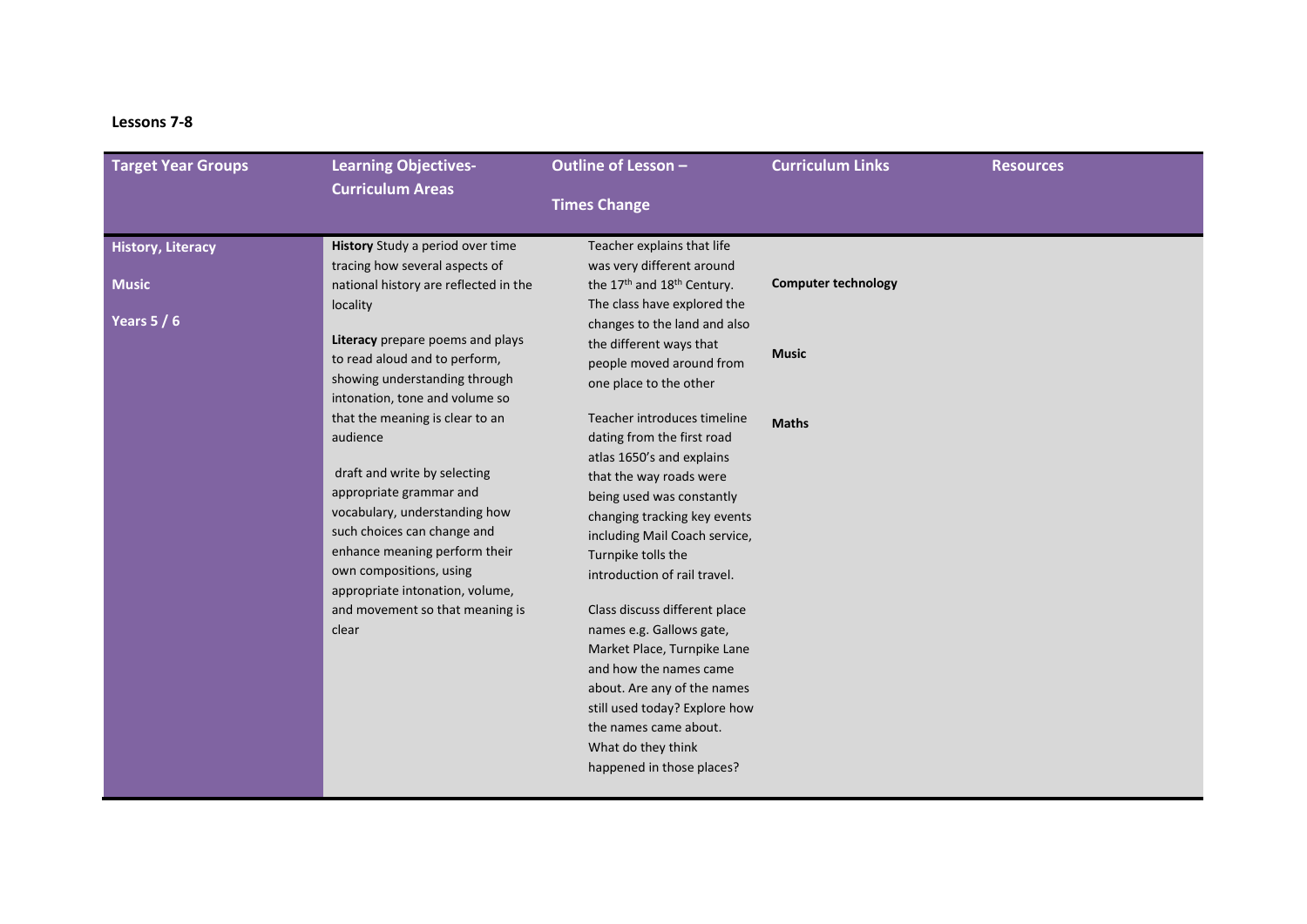#### **Maths**

Pupils reason mathematically by following a line of enquiry, using mathematical language

can solve problems by applying their mathematics to a variety of routine and non-routine problems with increasing sophistication

Teacher focusses on Gallows gate – explaining that many highwaymen met the end of their lives here having been caught for highway robbery.

Teacher tells class about some famous highwaymen and how they met their fate Claude Duval, Lady Mary Frith and Swift Nick Nevison

#### **Group Work**

**Group A** – Invent some new street names based on modern day activity and explain the meaning of the new roads and where they sit on a local map

## **Group B**

Write an account / poem of a highwayman awaiting his fate at gallows gate

## **Group C**

Use the computer to research key facts about one of the famous highway people and prepare a fact file or PPT presentation of them.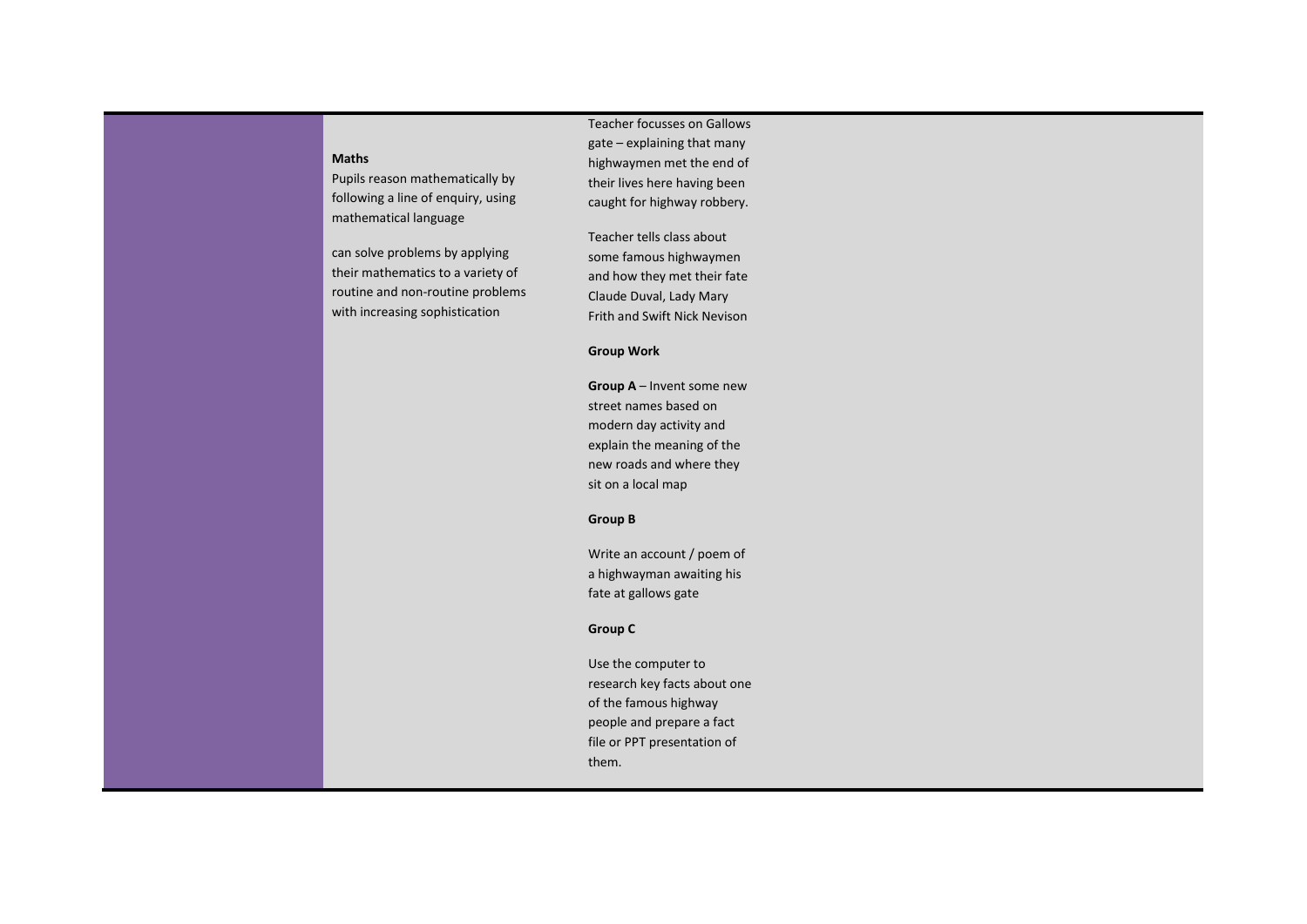| <b>Additional optional activity</b> |
|-------------------------------------|
| Look at the timeline PPT            |
| Take a metre stick out to the       |
| playground and measure the          |
| distance from the                   |
| playground entrance to the          |
| fence.                              |
| Convert the distance to             |
| yards.                              |
|                                     |
| Choose some other points            |
| within the school to measure        |
| and convert this to yards           |
| too.                                |
| Discuss transport through           |
| the ages                            |
|                                     |
| Design a futuristic form of         |
| transport.                          |
|                                     |
|                                     |
|                                     |
|                                     |
|                                     |
|                                     |
|                                     |
|                                     |

**Additional Ideas**

**Poetry Writing**